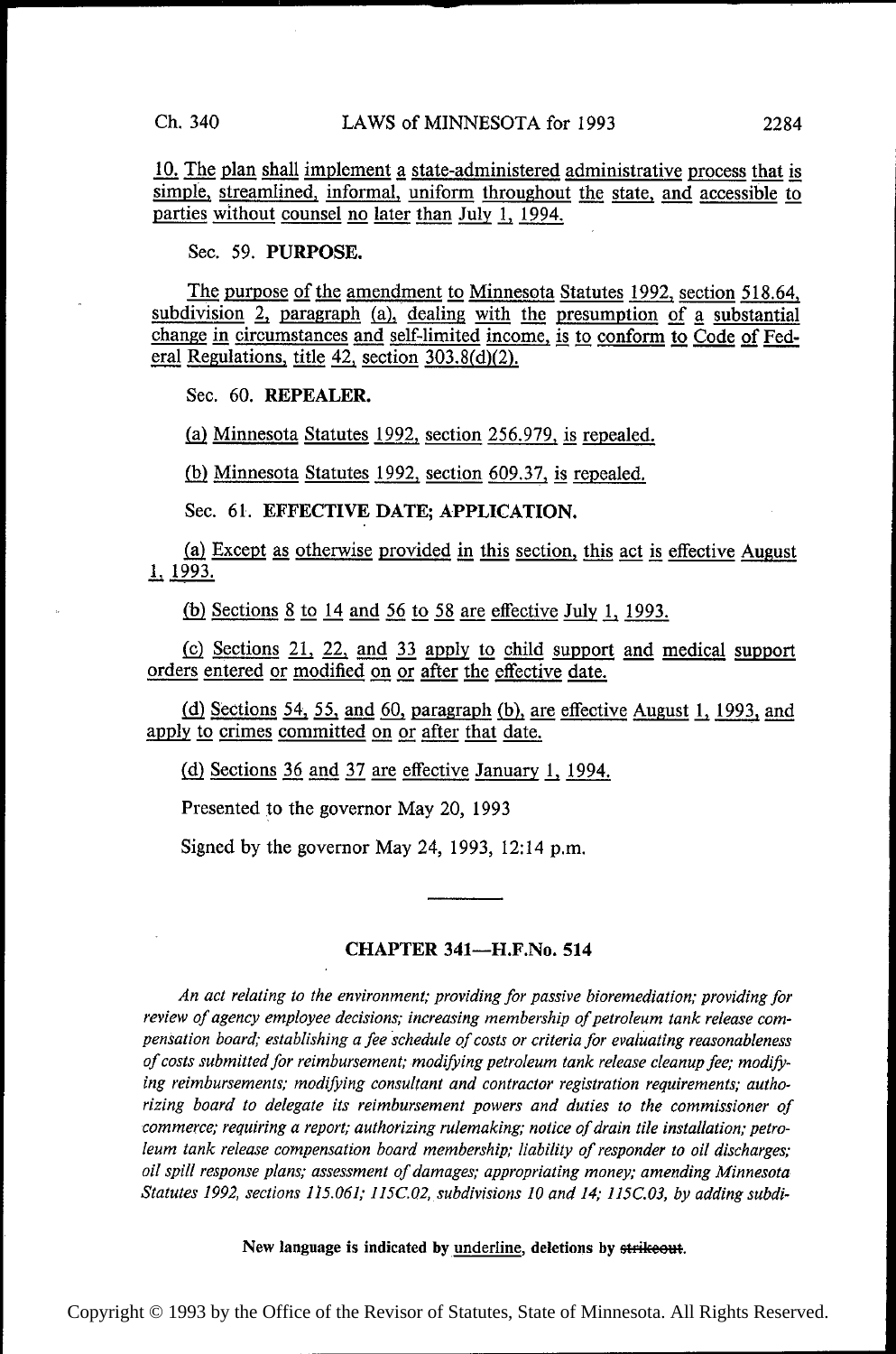visions; 115C.07; 1I5C.08, subdivisions 1, 2, 3, and 4; II5C.09, subdivisions 1, 3, 3a, 3c, and by adding subdivisions; I15C.11, subdivision 1; 1J5E.03, subdivision 2; 1I5E.04, subdivision 4; 1161.07, subdivision 2; 216D.01, subdivision 5; 216D.04, subdivision 1; 299A.50, by adding a subdivision; and 299J.06, subdivision 4; proposing coding for new law in Minnesota Statutes, chapters 115C; and 115E; repealing Minnesota Statutes 1992, sections 115C.01,' J15C.02; II5C.021,' 115C.03; I15C.04; 1I5C.045; 1I5C.05; 115C.06; I15C.065; 115C.07; II5C.08; II5C.09; 1J5C.10; I15C.I1; and 115C.I2.

BE IT ENACTED BY THE LEGISLATURE OF THE STATE OF MINNESOTA:

## ARTICLE <sup>1</sup>

Section 1. Minnesota Statutes 1992, section 115.061, is amended to read:

## 115.061 DUTY TO NOTIFY AND AVOID WATER POLLUTION.

(a) Except as provided in paragraph (b), it is the duty of every person to notify the agency immediately of the discharge, accidental or otherwise, of any substance or material under its control which, if not recovered, may cause pollution of waters of the state, and the responsible person shall recover as rapidly and as thoroughly as possible such substance or material and take immediately such other action as may be reasonably possible to minimize or abate pollution of waters of the state caused thereby.

(b) Notification is not required under paragraph (a) for a discharge of five gallons or less of petroleum, as defined in section 115C.02, subdivision 10. This paragraph does not affect the other requirements of paragraph (a).

Sec. 2. Minnesota Statutes 1992, section l15C.02, subdivision 10, is amended to read:

Subd. 10. PETROLEUM. "Petroleum" means:

(1) gaseline and fuel oil as defined in section  $296.01$ , subdivisions  $18$  and  $2 +$ 

 $(2)$  erude oil or a fraction of erude oil that is liquid at a temperature of 60 degrees Fahrenheit and pressure of 14.7 pounds per square inch absolute; or

(3) eenstituents of gasoline and fuel oil under elause (1) and erude oil under elause  $(2)$ . liquid petroleum products as defined in section 296.01;

 $(2)$  new and used lubricating oils; and

(3) new and used hydraulic oils used in lifts to raise motor vehicles or farm equipment and for servicing or repairing motor vehicles or farm equipment.

Sec. 3. Minnesota Statutes 1992, section l15C.02, subdivision 14, is amended to read: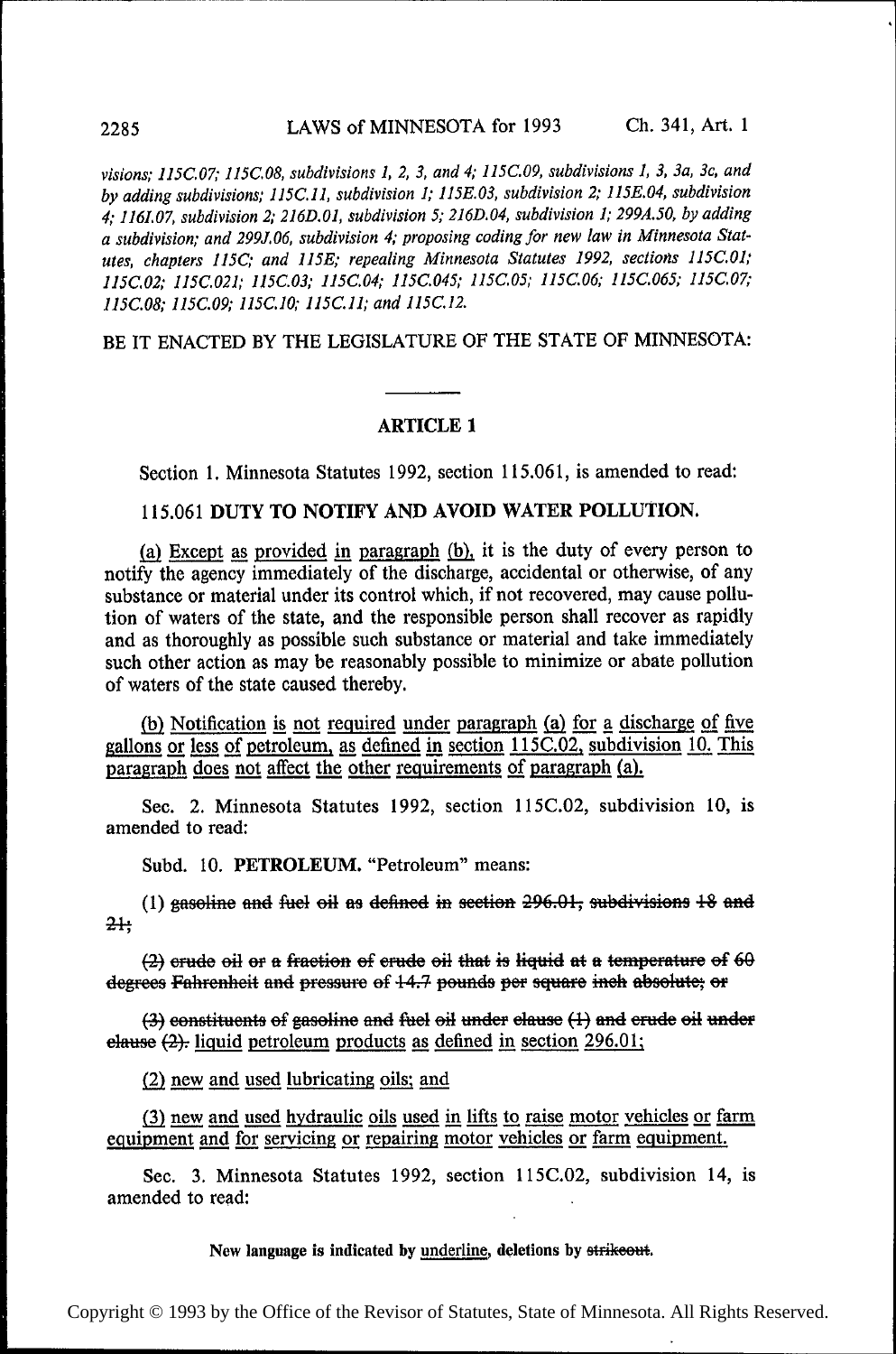Subd. l4. TANK. "Tank" means any one or a combination of containers, vessels, and enclosures, including structures and appurtenances connected to them, that is, or has been, used to. contain or dispense petroleum.

"Tank" does not include:

(1) a mobile storage tank <u>with a capacity of 500 gallons or less</u> used to trans-<br>port petroleum <del>from one location to another</del> only on the person's private property and which is used only for home heating fuel; or

(2) pipeline facilities, including gathering lines, regulated under the Natural Gas Pipeline Safety Act of 1968, United States Code, title 49, chapter 24, or the Hazardous Liquid Pipeline Safety Act of 1979, United States Code, title 49, chapter 29.

Sec. 4. Minnesota Statutes 1992, section 115C.03, is amended by adding a subdivision to read:

Subd. 1a. PASSIVE BIOREMEDIATION. Passive bioremediation must be used for petroleum tank cleanups whenever an assessment of the site determines that there is a low potential risk to public health and the environment.

Sec. 5. Minnesota Statutes 1992, section 115C.03, is amended by adding a subdivision to read:

Subd. 7a. REVIEW OF AGENCY EMPLOYEE DECISIONS. A person aggrieved by a decision made by an employee of the agency relating to the need for or implementation of a corrective action may seek review of the decision by the commissioner. An application for review must state with specificity the decision for which review is sought, the name of the leak site, th the commissioner. An application for review must state with specificity the decidate the decision was made, the agency employee who made the decision, the ramifications of the decision, and any additional pertinent information. The ramifications of the decision, and any additional pertinent information. The commissioner shall review the application and schedule a time, date, and place for the aggrieved person to explain the grievance and for the agency employee to explain the decision under review. The commissioner shall issue a decision For the aggrieved person to explain the grievance and for the agency employee to explain the decision under review. The commissioner shall issue a decision either sustaining or reversing the decision to the pollution can may appeal the commissioner's decision to the pollution control agency board in accordance with Minnesota Rules, part 7000.0500, subpart 6.

Sec. 6. Minnesota Statutes 1992, section 115C.07, is amended to read:

#### l15C.O7 PETROLEUM TANK RELEASE COMPENSATION BOARD.

Subdivision 1. ESTABLISHMENT. The petroleum tank release compensation board consists of the commissioner of the pollution control agency, the commissioner of commerce, two representatives one representative from the petroleum industry, one public member, and one representative from the insurpetroleum industry, <u>one public member</u>, and one <del>representative from the insur-<br>ance industry person with experience in claims adjustment. The governor shall</del> appoint the members from the insurance and petroleum industry of the board. The filling of positions reserved for industry representatives, vacancies, member-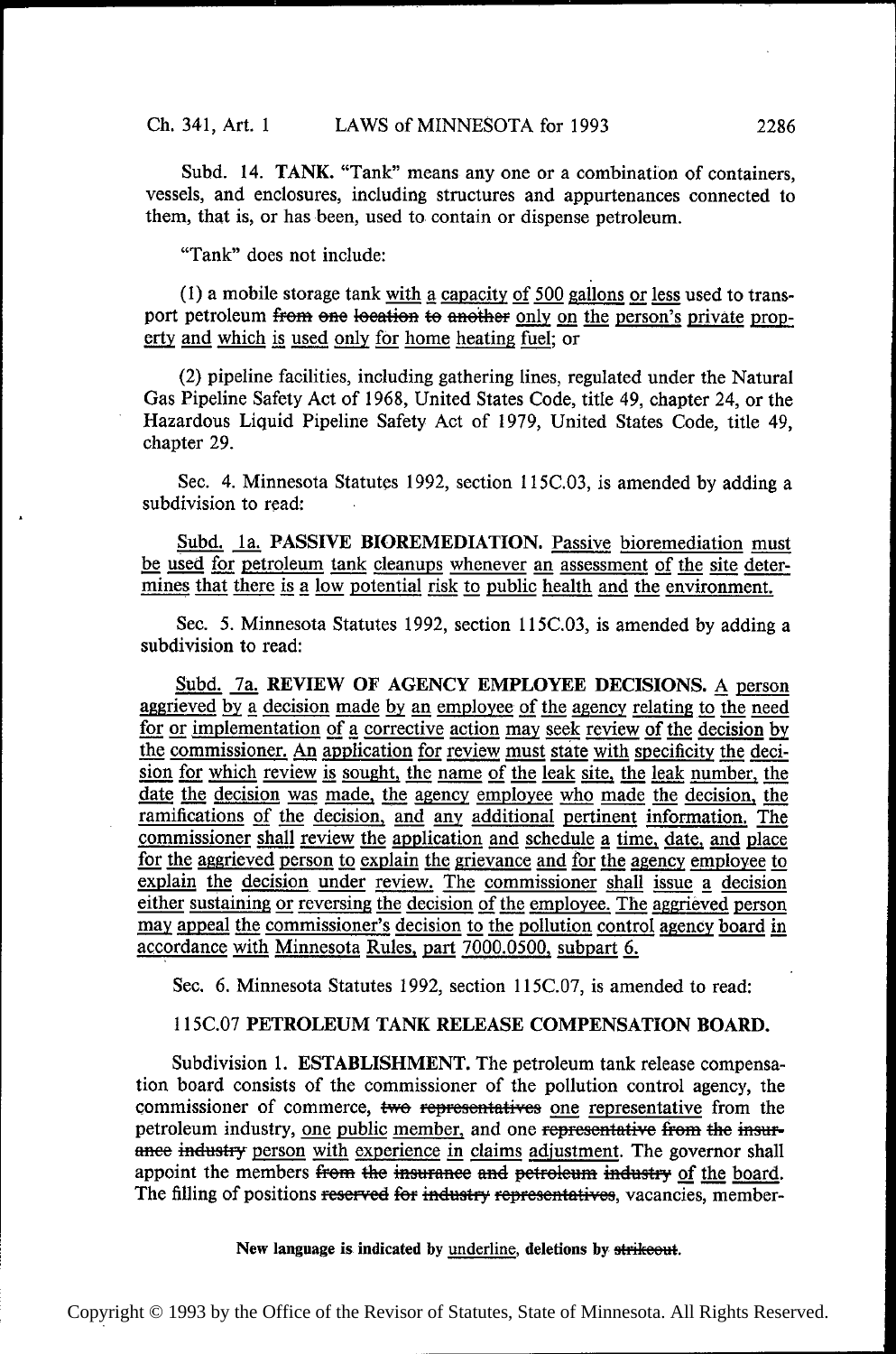ship terms, payment of compensation and expenses, and removal of members are governed by section 15.0575. The governor shall designate the chair of the board.

Subd. 2. STAFF. The commissioner of commerce shall provide staff to support the activities of the board at the board's request.

Subd. 3. RULES. (a) The board shall adopt rules regarding its practices and procedures, the form and procedure for applications for compensation from the fund, procedures for investigation of claims and specifying the costs that are eligible for reimbursement from the fund.

(b) The board may adopt emergency rules under this subdivision for one year after June 4 1,  $\frac{1987}{1993}$ .

(c) The board shall adopt emergency rules within four months of May  $25$ ; +991; and permanent rules within one year of May 25; 1991, designed to ensure that eosts submitted to the board for reimbursement are reasonable. The rules shall include a requirement that persons taking corrective action solicit competitive bids; based on unit service eosts; except in circumstances where the board determines that such solicitation is not feasible. The board shall adopt emergency rules on competitive bidding that specify a bid format and an invoice format that are consistent with each other and with an application for reimbursement.

(d) The board shall adopt emergency rules under sections 14.29 and 14.385 to establish costs that are not eligible for reimbursement.

(e) By January 1, 1994, the board shall publish proposed rules establishing a fee schedule of costs or criteria for evaluating the reasonableness of costs submitted for reimbursement. The board shall adopt the rules by June 1, 1994.

(d) (f) The board may adopt rules requiring certification of environmental consultants.

 $(g)$  The board may adopt other rules necessary to implement this chapter.

Sec. 7. Minnesota Statutes 1992, section 115C.08, subdivision 1, is amended to read:

Subdivision 1. REVENUE SOURCES. Revenue from the following sources must be deposited in the state treasury and credited to a petroleum tank release cleanup account in the environmental fund in the state treasury:

(1) the proceeds of the fee imposed by subdivision 3;

(2) money recovered by the state under sections 115C.O4, 115C.05, and 116.491, including administrative expenses, civil penalties, and money paid under an agreement, stipulation, or settlement;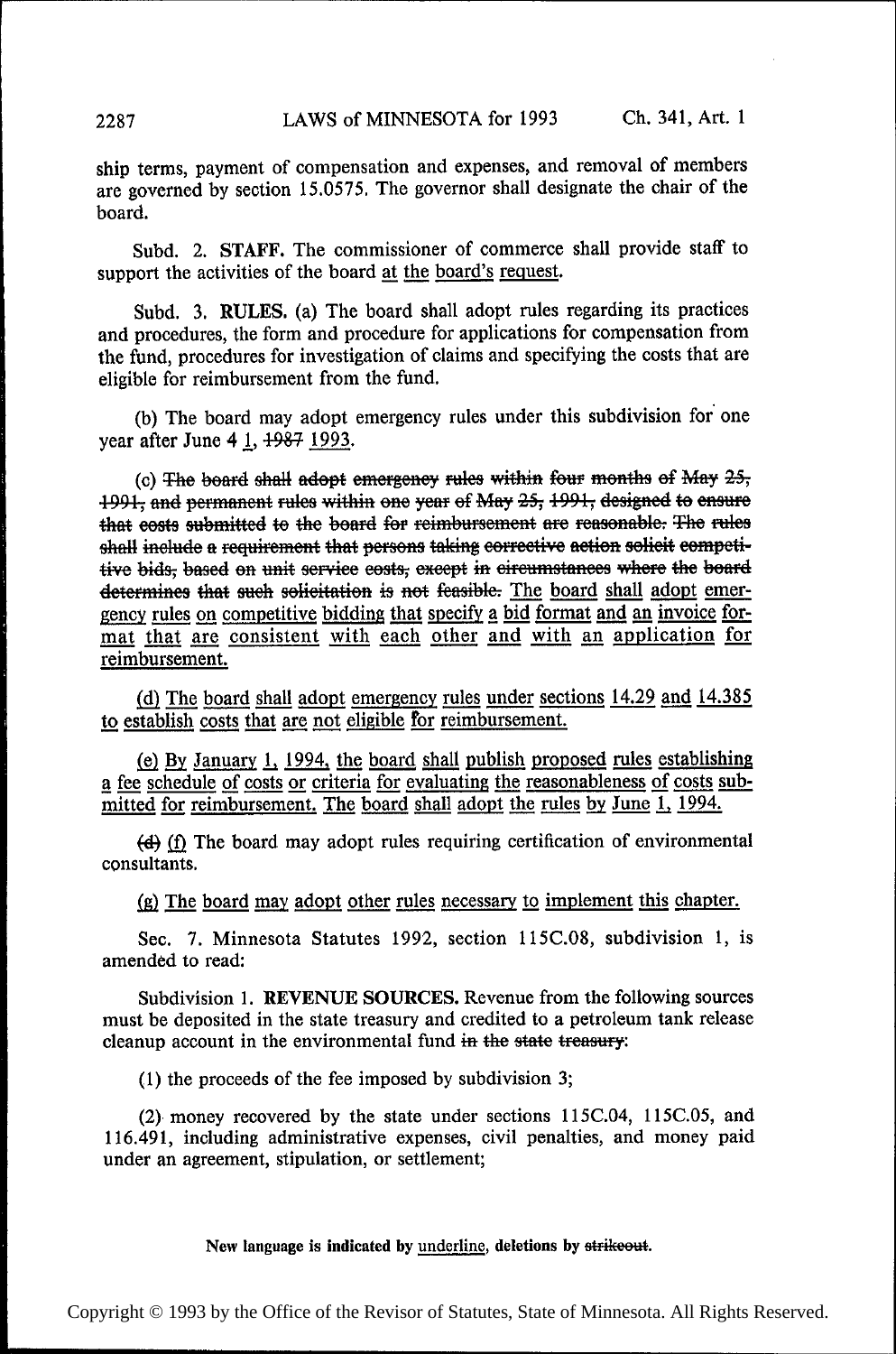(3) interest attributable to investment of money in the account;

(4) money received by the board and agency in the form of gifts, grants other than federal grants, reimbursements, or appropriations from any source intended to be used for the purposes of the account; and

(5) fees charged for the operation of the tank installer certification program established under section 116.491; and

(6) money obtained from the return of reimbursements, civil penalties, or other board action under this chapter.

Sec. 8. Minnesota Statutes 1992, section 115C.O8, subdivision 2, is amended to read:

Subd. 2. IMPOSITION OF FEE. The board shall notify the commissioner of revenue if the unencumbered balance of the account falls below  $\frac{$2,000,000}{2}$ \$4,000,000, and within 60 days after receiving notice from the board, the commissioner of revenue shall impose the fee established in subdivision 3 on the use of a tank for four calendar months, with payment to be submitted with each monthly distributor tax return.

Sec. 9. Minnesota Statutes 1992, section 115C.O8, subdivision 3, is amended to read:

Subd. 3. PETROLEUM TANK RELEASE CLEANUP FEE. A petroleum tank release cleanup fee is imposed on the use of tanks that contain petroleum products defined in section 296.01. On products other than gasoline, the fee must be paid in the manner provided in section 296.14 by the first licensed distributor receiving the product in Minnesota, as defined in section 296.01. When the product is gasoline, the distributor responsible for payment of the gasoline tax is also responsible for payment of the petroleum tank cleanup fee. The fee must be imposed as required under subdivision 3, at a rate of  $$10\,$  \$20 per 1,000 gallons of petroleum products, rounded to the nearest 1,000 gallons. A distributor who fails to pay the fee imposed under this section is subject to the penalties provided in section 296.15.

Sec. 10. Minnesota Statutes 1992, section 115C.O8, subdivision 4, is amended to read:

Subd. 4. EXPENDITURES. (a) Money in the account may only be spent:

(1) to administer the petroleum tank release cleanup program established in sections  $+15C.03$  to  $+15C.19$  this chapter;

(2) for agency administrative costs under sections 116.46 to 116.50, sections 115C.O3 to 115C.O6, and costs of corrective action taken by the agency under section 115C.03, including investigations;

(3) for costs of recovering expenses of corrective actions under section 115C.04;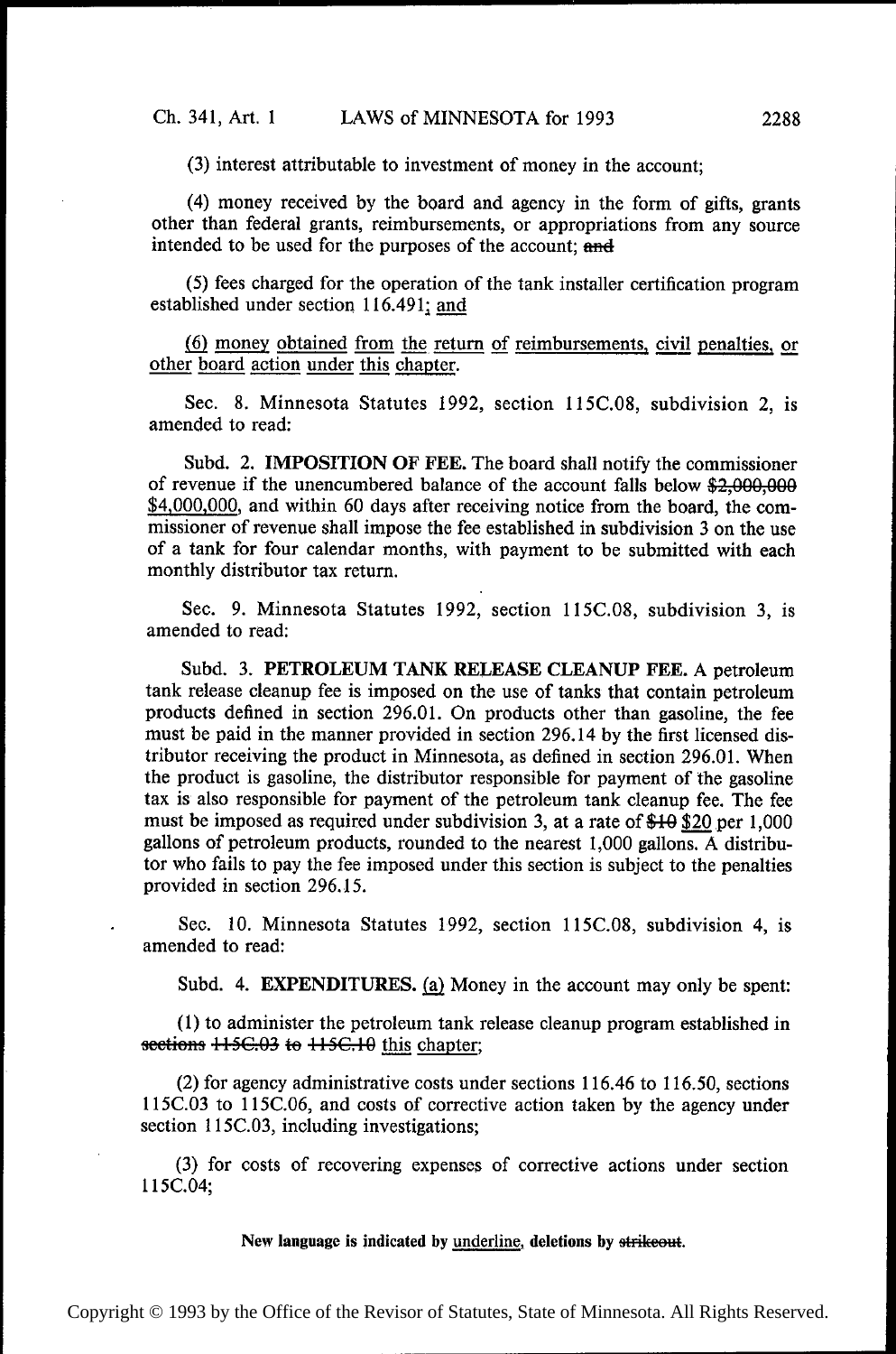(4) for training, certification, and rulemaking under sections 116.46 to 116.50; '

(5) for agency administrative costs of enforcing rules governing the construction, installation, operation, and closure of aboveground and underground petroleum storage tanks; and

(6) for reimbursement of the harmful substance compensation account under sections 115B.26, subdivision 4; and  $115C.08$ , subdivision 5; and

 $(7)$  for administrative and staff costs as set by the board to administer the petroleum tank release program established in this chapter.

(b) Money in the account is appropriated to the board to make reimbursements or payments under this section.

See. 11. Minnesota Statutes 1992, section l15C.09, subdivision 1, is amended to read:

Subdivision 1. REIMBURSABLE COSTS. (a) The board shall provide partial reimbursement to eligible responsible persons for reimbursable costs incurred after June 4, 1987.

(b) The following costs are reimbursable for purposes of this section:

(1) corrective action costs incurred by the responsible person and docu-<br>mented in a form prescribed by the board, except the costs related to the physical removal of a tank;

(2) costs that the responsible person is legally obligated to pay as damages to third parties for bodily injury or property damage caused by a release if the responsible person's liability for the costs has been established by a court order or a consent decree; and

(3) up to 180 days worth of interest costs, incurred after May 25, 1991, associated with the financing of corrective action. Interest costs are not eligible for reimbursement to the extent they exceed two percentage points above the adjusted prime rate charged by banks, as defined in section 270.75, subdivision 5, at the time the financing contract was executed.

(c) A cost for liability to a third party is incurred by the responsible person when an order or consent decree establishing the liability is entered. Except as provided in this paragraph, reimbursement may not be made for costs of liability to third parties until all eligible corrective action costs have been reimbursed. If a corrective action is expected to continue in operation for more than one year after it has been fully constructed or installed, the board may estimate the future expense of completing the corrective action and, after subtracting this estimate from the total reimbursement available under subdivision 3, reimburse the costs for liability to third parties. The total reimbursement may not exceed the limit set forth in subdivision 3.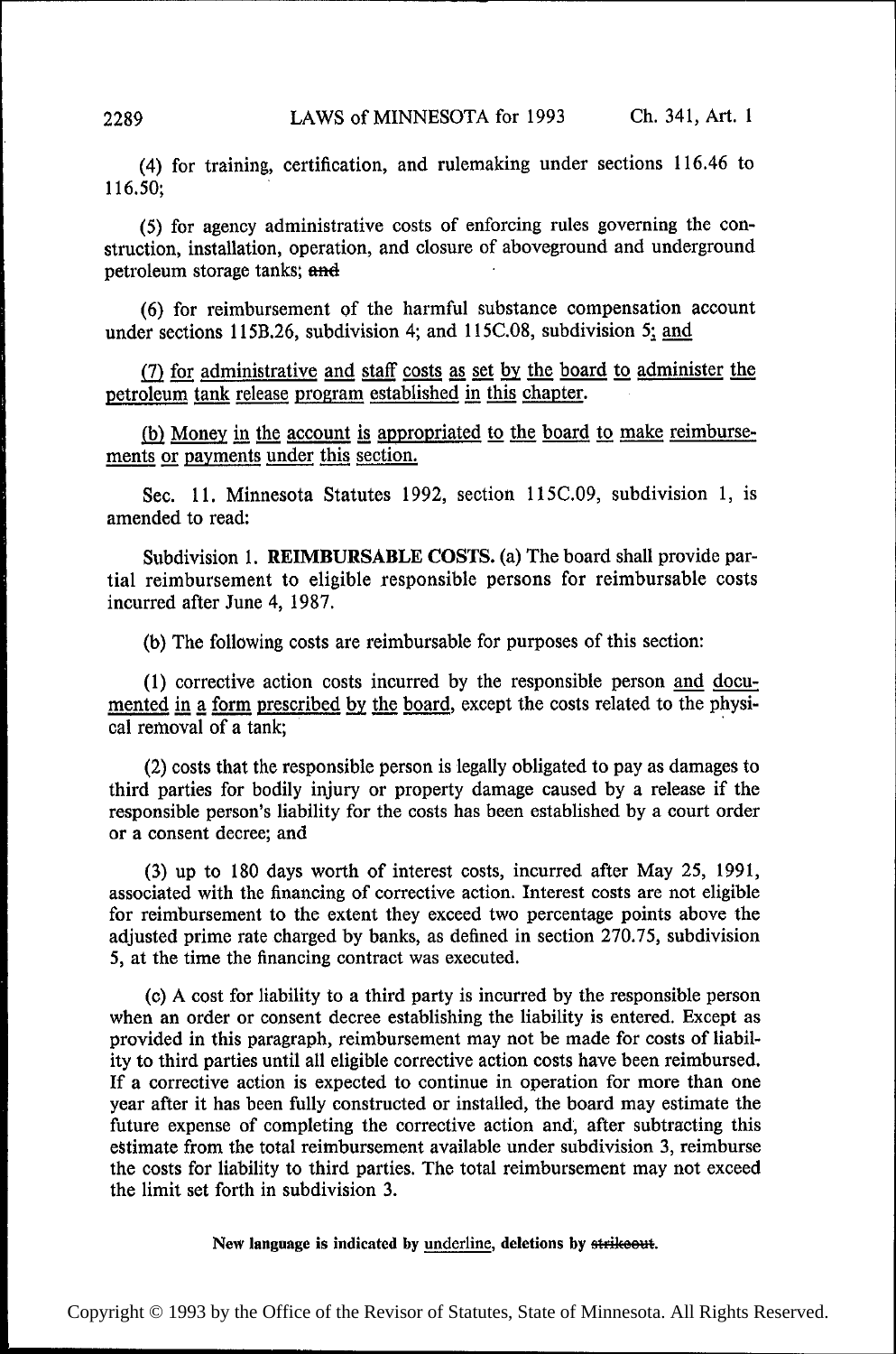Sec. 12. Minnesota Statutes 1992, section 1l5C.09, subdivision 3, is amended to read:

Subd. 3. REIMBURSEMENTS; SUBROGATION; APPROPRIATION. (a) The board shall reimburse a responsible person who is eligible under subdivision 2 from the account for 90 pereent of the portion of the total reimbursable eests or \$1,000,000, whichever is less 90 percent of the total reimbursable costs on the first  $$250,000$  and 75 percent on any remaining costs in excess of  $$250,000$  on a site.

Not more than \$1,000,000 may be reimbursed for costs associated with a single release, regardless of the number of persons eligible for reimbursement, and not more than \$2,000,000 may be reimbursed for costs associated with a single tank facility.

(b) A reimbursement may not be made from the account under this subdivision until the board has determined that the costs for which reimbursement is requested were actually incurred and were reasonable.

(c) A reimbursement may not be made from the account under this subdivision in response to either an initial or supplemental application for costs incurred after June 4, 1987, that are payable under an applicable insurance policy, except that if the board finds that the responsible person has made reasonable efforts to collect from an insurer and failed, the board shall reimburse the responsible person under this subdivision.

((1) If the board reimburses a responsible person for costs for which the responsible person has petroleum tank leakage or spill insurance coverage, the board is subrogated to the rights of the responsible person with respect to that insurance coverage, to the extent of the reimbursement by the board. The board may request the attorney general to bring an action in district court against the insurer to enforce the board's subrogation rights. Acceptance by a responsible person of reimbursement constitutes an assignment by the responsible person to the board of any rights of the responsible person with respect to any insurance coverage applicable to the costs that are reimbursed. Notwithstanding this paragraph, the board may instead request a return of the reimbursement under subdivision 5 and may employ against the responsible party the remedies provided in that subdivision, except where the board has knowingly provided reimburse ment because the responsible person was denied coverage by the insurer.

(e) Money in the account is appropriated to the board to make reimbursements under this section. A reimbursement to a state agency must be credited to the appropriation account or accounts from which the reimbursed costs were paid.

(I) The board shall reduce the amount of reimbursement to be made under this section if it finds that the responsible person has not complied with a provision of this chapter, a rule or order issued under this chapter, or one or more of the following requirements: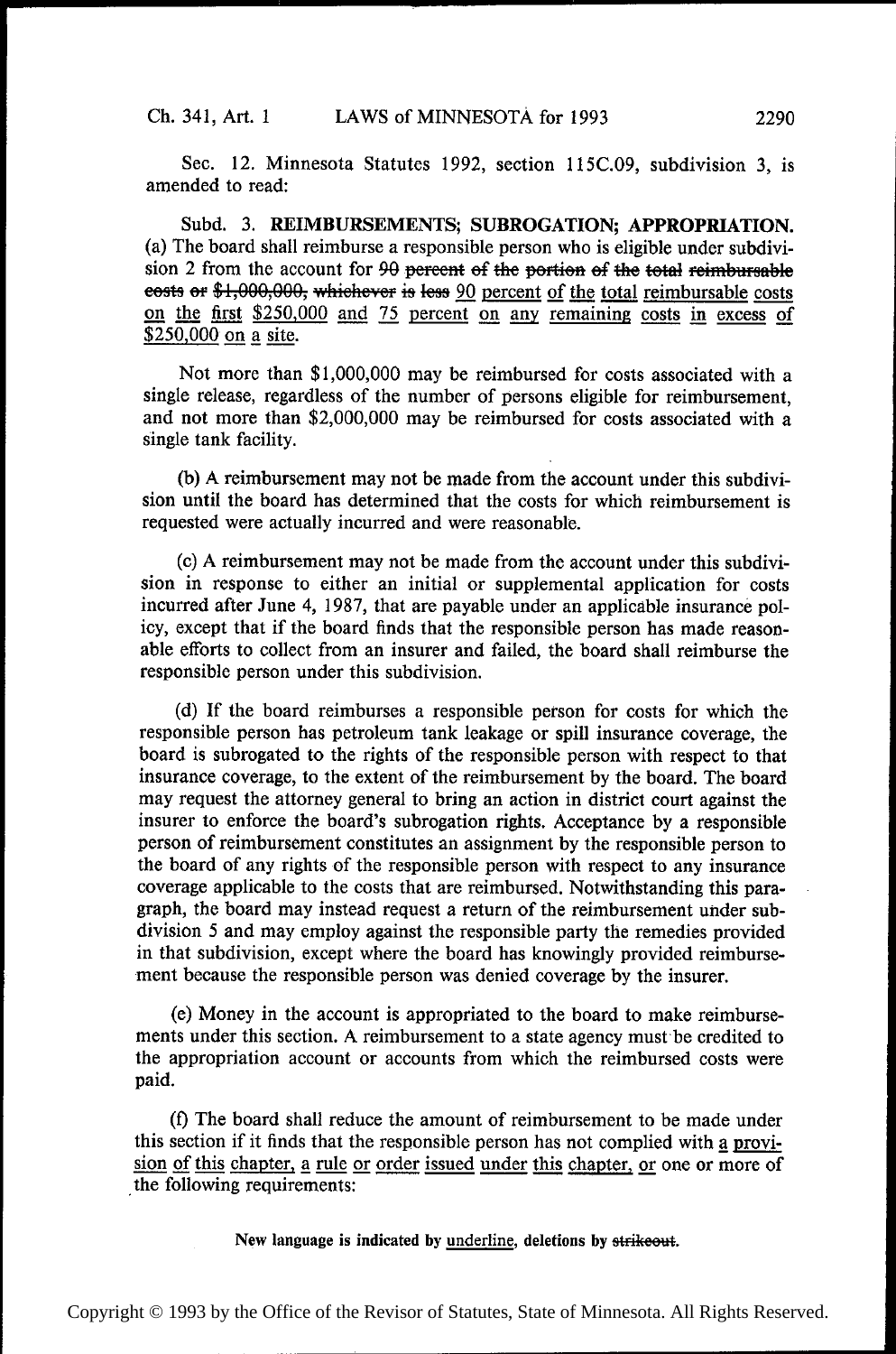(1) at the time of the release the tank was in substantial compliance with state and federal rules and regulations applicable to the tank, including rules or regulations relating to financial responsibility;

(2) the agency was given notice of the release as required by section 115.061;

(3) the responsible person, to the extent possible, fully cooperated with the agency in responding to the release; and

(4) if the responsible person is an operator, the person exercised due care with regard to operation of the tank, including maintaining inventory control procedures.

(g) The reimbursement shall be reduced as much as 100 percent for failure by the responsible person to comply with the requirements in paragraph (f), clauses (1) to (4). In determining the amount of the reimbursement reduction, the board shall consider:

(1) the likely environmental impact of the noncompliance;

(2) whether the noncompliance was negligent, knowing, or willful;

(3) the deterrent effect of the award reduction on other tank owners and operators; and

(4) the amount of reimbursement reduction recommended by the commissioner.

(h) A responsible person may assign the right to receive reimbursement to each lender; who advanced funds to pay the costs of the corrective action; or to each contractor, or consultant who provided corrective action services. An assignment must be made by filing with the board a document, in a form prescribed by the board, indicating the identity of the responsible person, the identity of the assignee, the dollar amount of the assignment, and the location of the corrective action. An assignment signed by the responsible person is valid unless terminated by filing a termination with the board, in a form prescribed by the board, which must include the written concurrence of the assignee. The board shall maintain an index of assignments filed under this paragraph. The board shall pay the reimbursement to the responsible person and to one or more assignees by a multiparty check. The board has no liability to a responsible person for a payment under an assignment meeting the requirements of this paragraph.

Sec. 13. Minnesota Statutes 1992, section 115C.09, subdivision 3a, is amended to read:

Subd. 3a. ELIGIBILITY OF OTHER PERSONS. Notwithstanding the provisions of subdivisions 1 to 3, the board shall provide full reimbursement to a person who has taken corrective action if the board or commissioner of commerce determines that: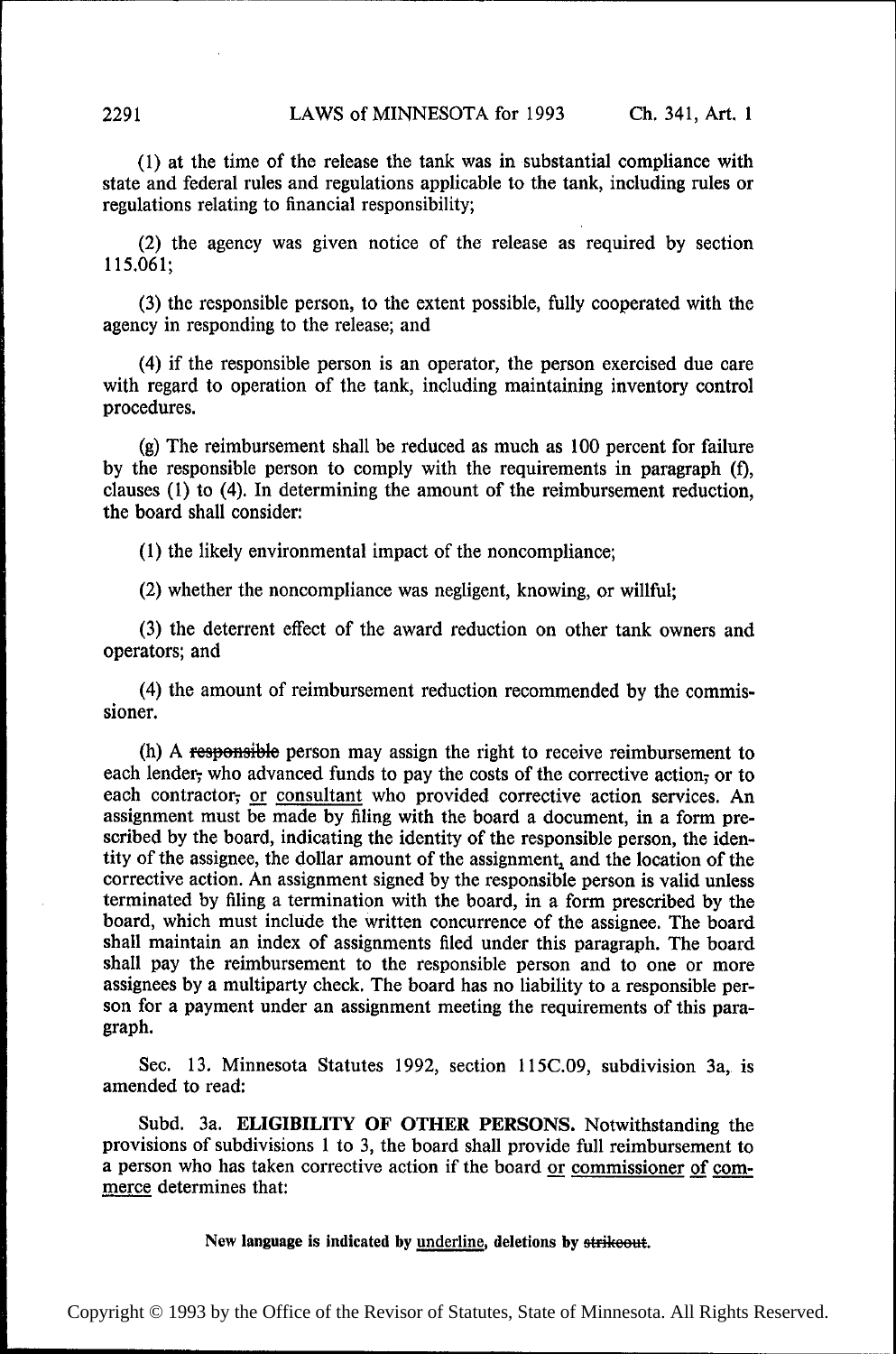$(1)$  the person took the corrective action in response to a request or order of the commissioner made under this chapter;

(2) the commissioner has determined that the person was not a responsible person under section l15C.02; and

(3) the costs for which reimbursement is requested were actually incurred and were reasonable.

Sec. 14. Minnesota Statutes 1992, section 115C.09, subdivision 3c, is amended to read:

Subd. 3c. RELEASE AT REFINERIES AND TANK FACILITIES NOT ELIGIBLE FOR REIMBURSEMENT. Notwithstanding other provisions of subdivisions 1 to 3b, a reimbursement may not be made under this section for costs associated with a release:

(1) from a tank located at a petroleum refinery; or

(2) from a tank facility, including a pipeline terminal, with more than 1,000,000 gallons of total petroleum storage capacity at the tank facility.

Clause  $(2)$  does not apply to reimbursement for costs associated with  $a$ release from a tank facility owned or operated by a person engaged in the business of mining iron ore or taconite.

Sec. 15. Minnesota Statutes 1992, section 115C.O9, is amended by adding a subdivision to read:

Subd. 9. INSUFFICIENT FUNDS. The board may not approve an application for reimbursement if there are insufficient- funds available to pay the reimbursement.

Sec. 16. Minnesota Statutes 1992, section 115C.09, is amended by adding a subdivision to read:

Subd. 10. DELEGATION OF BOARD'S POWERS. The board may dele-<br>to the commissioner of commerce its powers and duties under this section. gate to the commissioner of commerce its powers and duties under this section.

Sec. 17. Minnesota Statutes 1992, section 115C.11, subdivision 1, is amended to read:

Subdivision 1. REGISTRATION. (a) All consultants and contractors must register with the board in order to participate in the petroleum tank release cleanup program.

(b) The board must maintain a list of all registered consultants and a list of all registered contractors including an identification of the services offered.

(c) An applicant who applies for reimbursement must use a registered consultant and contractor in order to be eligible for reimbursement.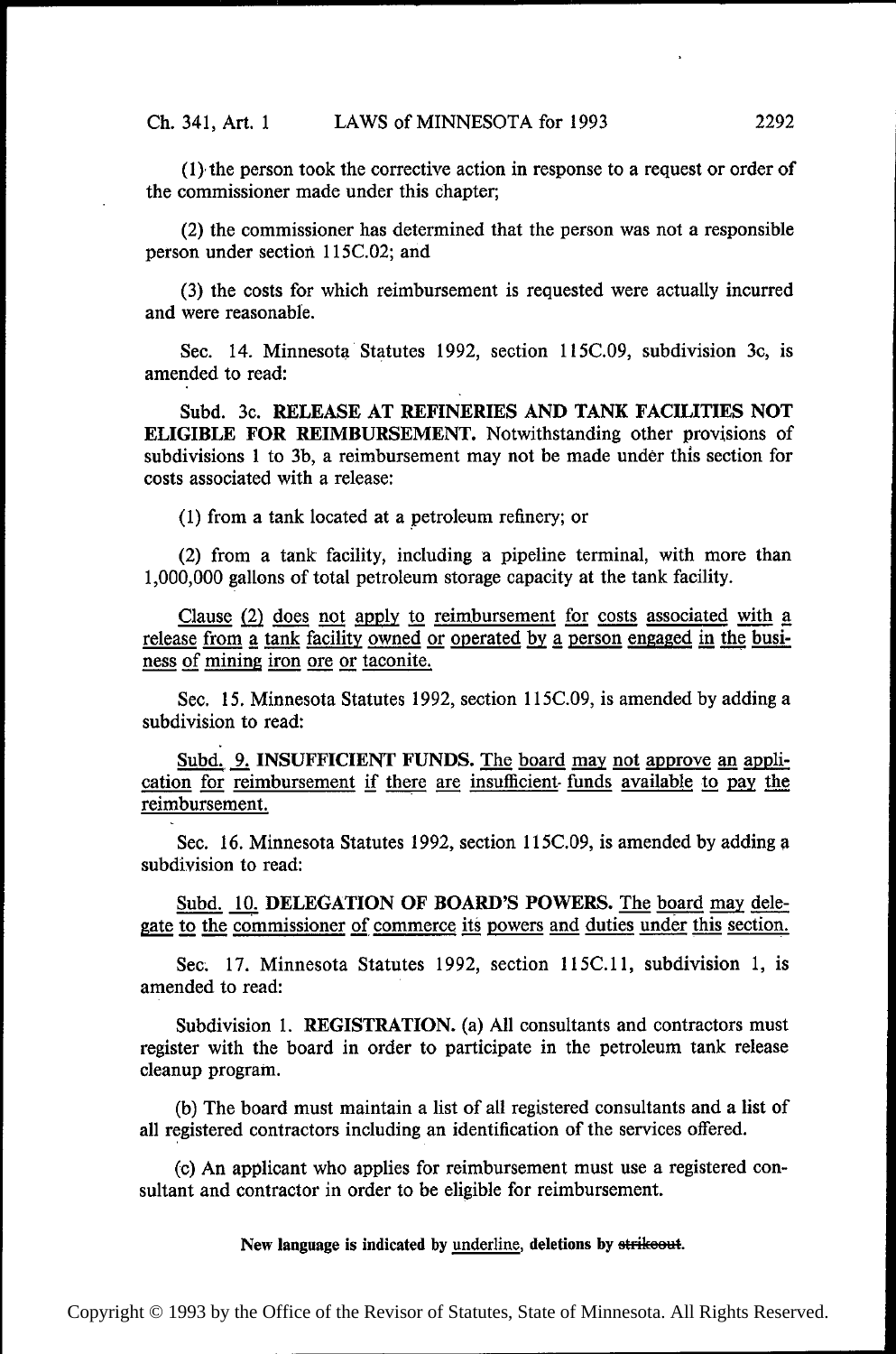(d) The commissioner must inform any person who notifies the agency of a release under section 115.061 that the person must use a registered consultant or contractor to qualify for reimbursement and that a list of registered consultants and contractors is available from the board.

(e) Work performed by an unregistered consultant or contractor is ineligible for reimbursement.

(f) Work performed by a consultant or contractor prior to being removed from the registration list may be reimbursed by the board.

 $(g)$  If the information in an application for registration becomes inaccurate or incomplete in any material respect, the registered consultant or contractor must promptly file a corrected application with the board.

 $(h)$  Registration is effective on the date a complete application is received by the board. The board may reimburse the cost of work performed by an unregistered contractor if the contractor performed the work within 30 days of the effective date of registration.

Sec. 18. [115C.12] APPEAL OF REIMBURSEMENT DETERMINA-TION.

(a)  $\Delta$  person may appeal to the board within 90 days after notice of a reimbursement determination made under section 115C.09 by submitting a written notice setting forth the specific basis for the appeal.

(b) The board shall consider the appeal within  $90$  days of the notice of appeal. The board shall notify the appealing party of the date of the meeting at which the appeal will be heard at least 30 days before the date of the meeting.

(c) The board's decision must be based on the written record and written arguments and submissions unless the board determines that oral argument is necessary to aid the board in its decision making. Any written submissions must be delivered to the board at least 15 days before the meeting at which the appeal will be heard. Any request for the presentation of ing and submitted along with the notice of appeal. extra at least 15 days before the meeting at which the appeal<br>is for the presentation of oral argument must be in writ-<br>with the notice of appeal.

See. 19. Minnesota Statutes 1992, section 1161.07, subdivision 2, is amended to read:

Subd. 2. NOTICE REQUIREMENT. An owner or lessee of any real property; or A person acting with the authority of an owner or lessee; who installs or repairs agricultural drainage tile on that property shall be relieved of liability as provided in subdivision 1 only if that owner, lessee or other person acting with authority notifies the designated agent of the owner or operator of the pipeline of the intention to install or repair drainage tile on the property at least seven days before that work commences. An owner or operator of a pipeline shall provide to the county auditor of each county in which that pipeline is located the name; address and phone number of the individual to whom notice shall be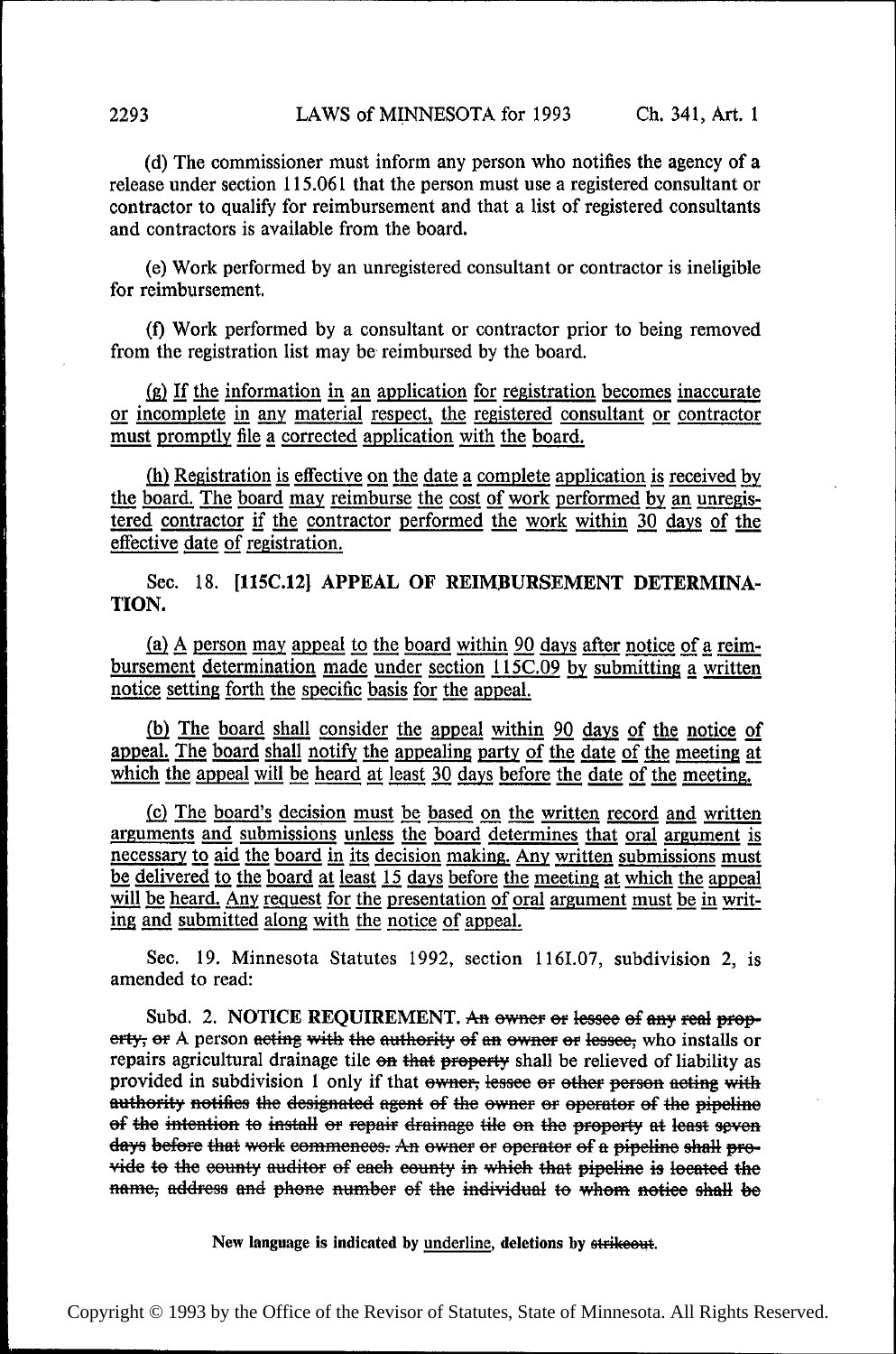given as provided in this subdivision. Notice is effective if made in writing by eertified mail to this designated agent of the owner or operator of the pipeline person gives oral or written notice to the One Call Excavation Notice System in compliance with section 216D.04.

Sec. 20. Minnesota Statutes 1992, section 2l6D.01, subdivision 5, is amended to read:

Subd. 5. EXCAVATION. "Excavation" means an activity that moves, removes, or otherwise disturbs the soil by use of a motor, engine, hydraulic or pneumatically powered tool, or machine-powered equipment of any kind, or by explosives. Excavation does not include: '

 $(1)$  the repair or installation of agricultural drainage tile for which notice has been given as provided by section  $116I.07$ , subdivision  $2$ ;

 $(2)$  the extraction of minerals;

 $(3)$  (2) the opening of a grave in a cemetery;

 $(4)$  (3) normal maintenance of roads and streets if the maintenance does not change the original grade and does not involve the road ditch;

(59 (3) plowing, cultivating, planting, harvesting, and similar operations in connection with growing crops, trees, and shrubs, unless any of these activities disturbs the soil to a depth of 18 inches or more;

 $(6)$  landscaping or (5) gardening unless one of the activities it disturbs the soil to a depth of 12 inches or more; or

 $(7)$  (6) planting of windbreaks, shelterbelts, and tree plantations, unless any of these activities disturbs the soil to a depth of 18 inches or more.

Sec. 21. Minnesota Statutes 1992, section 216D.04, subdivision 1, is amended to read:

Subdivision 1. NOTICE OF EXCAVATION REQUIRED; CONTENTS. (a) Except in an emergency, an excavator  $\Theta$  and  $\Theta$  surveyor shall and a land surveyor may contact the notification center and provide an excavation or location notice at least 48 hours before beginning any excavation or boundary survey, excluding Saturdays, Sundays, and holidays.. An excavation or boundary survey begins, for purposes of this requirement, the first time excavation or a boundary survey occurs in an area that was not previously identified by the excavator or land surveyor in an excavation or boundary survey notice.

(b) The excavation or boundary survey notice may be oral or written, and must contain the following information:

(1) the name of the individual providing the excavation or boundary survey notice;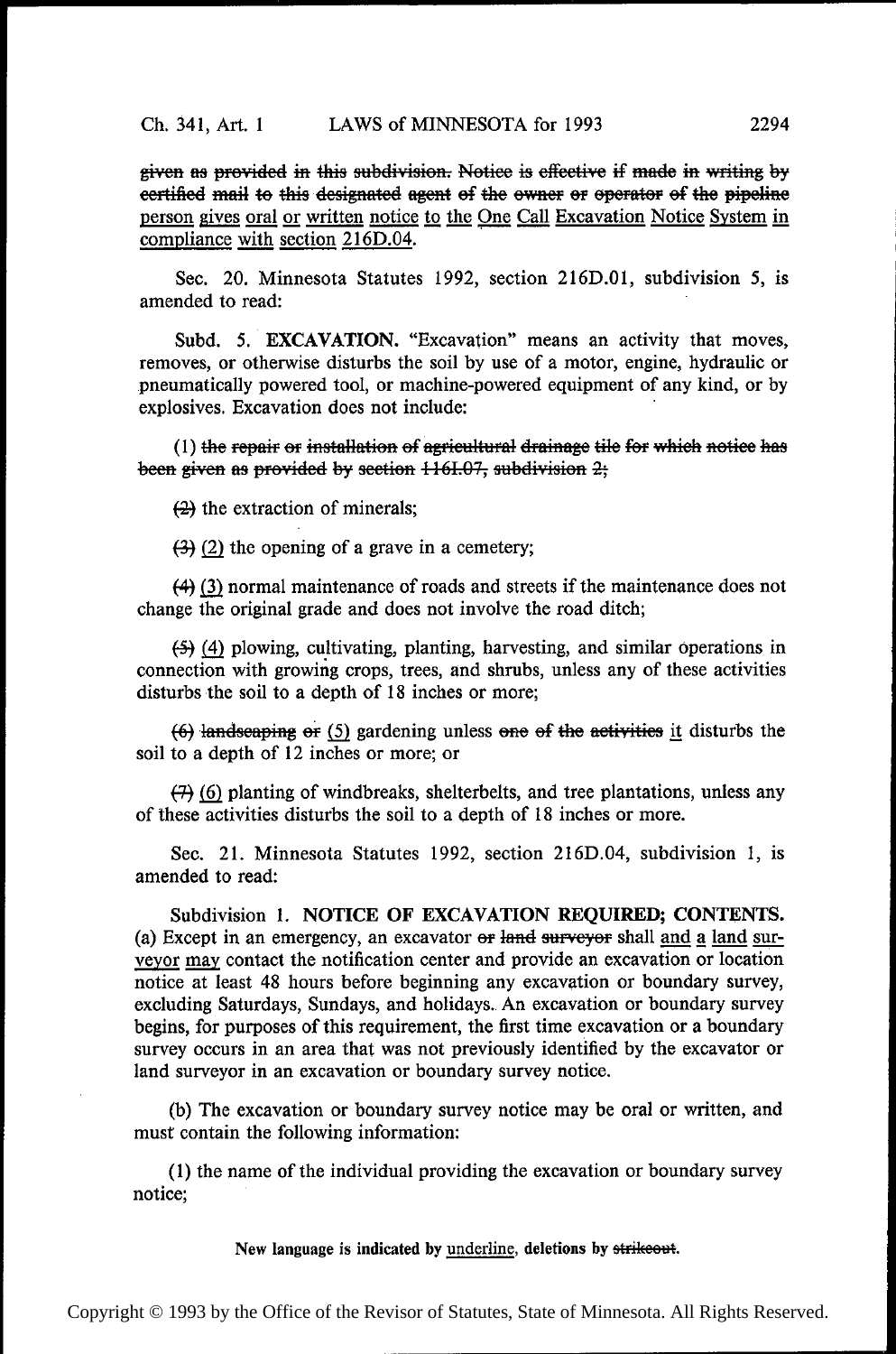(2) the precise location of the proposed area of excavation or boundary survey;

(3) the name, address, and telephone number of the excavator or land surveyor or excavator's or land surveyor's company;

(4) the excavator's or land surveyor's field telephone number, if one is available;

(5) the type and the extent of the proposed excavation or boundary survey work;

(6) whether or not the discharge of explosives is anticipated; and

(7) the date and time when excavation or boundary survey is to commence.

Sec. 22. Minnesota Statutes 1992, section 299J.06, subdivision 4, is amended to read:

Subd. 4. TERMS; COMPENSATION; REMOVAL. The terms, compensation, and removal of members are governed by section  $15.0575$ . The equilibration, expires on June 30, 1993.

## Sec. 23. PRIORITIES FOR CLEANUP; REPORT.

The commissioner of the pollution control agency shall determine whether, and based on what criteria, a priority list should be established for the purposes of accomplishing more efficient cleanups of petroleum tank releas pf accomplishing more efficient cleanups of petroleum tank releases under Minnesota Statutes, chapter 115C. The commissioner shall consider the experience<br>with the list of priorities established under Minneasta Statutes 1993, section with the list of priorities established under Minnesota Statutes 1992, section 115B.17, subdivision 13, including the criteria for establishing that list in the statute and in rules adopted under the statute and any other criteria the commissioner determines appropriate, and whether a similar list of priorities is appropriate for petroleum tank cleanups. If the commissioner determines a priority list is appropriate, the commissioner, by January 15, 1994, shall recommend proposed legislation to the environment and natural resources committees of the legislature to govern establishment of the list and the criteria for establishing priorities for cleanup.

## Sec. 24. [115C.091] PHASE-IN PROCEDURE.

In approving applications for reimbursement under Minnesota Statutes, chapter 115C, the petroleum tank release compensation board shall ensure that:

 $(1)$  the difference between the total amount of reimbursements approved by the board in fiscal year 1995 and the funds available to pay the reimbursements as of June 30, 1995, is at least 30 percent less than the difference between the total amount of reimbursements approved by the board as of June 30, 1993, and the funds available to pay the reimbursements as of that date; and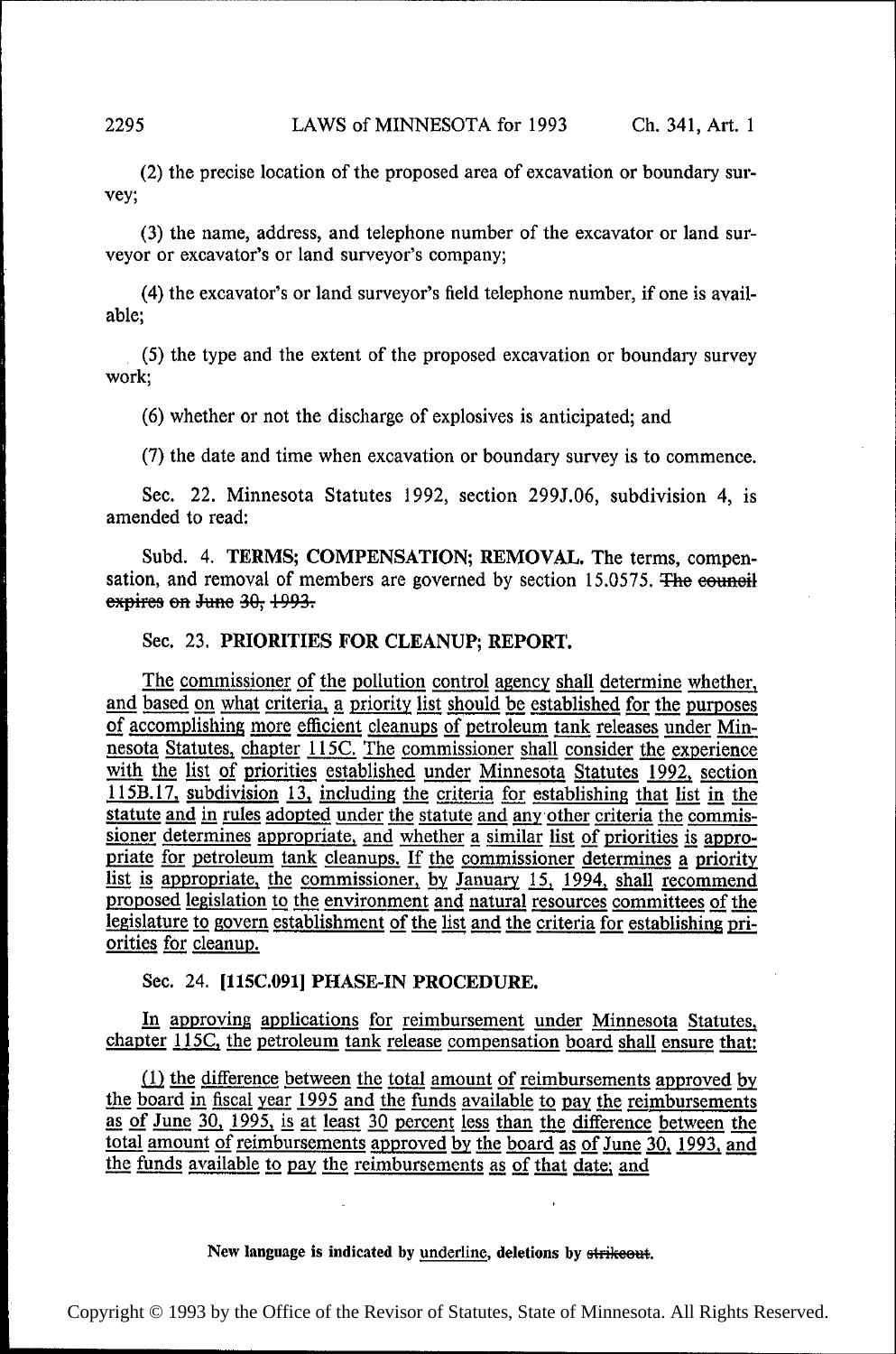(2) the difference between the total amount of reimbursements approved by the board in fiscal year  $1996$  and the funds available to pay the reimbursements the board in fiscal year 1996 and the funds available to pay the reimbursements<br>as of June 30, 1996, is at least 70 percent less than the difference between the<br>total amount of reimbursements approved by the board as of Ju the funds available to pay the reimbursements as of that date.

## Sec. 25. APPROPRIATION.

\$678,000 in fiscal year 1994 and \$618,000 in fiscal year 1995 is appropriated from the petroleum tank release cleanup account in the environmental fund to the commissioner of commerce for providing staff support to the pet tank release compensation board under Minnesota Statutes, section 115C.07, subdivision 2.

## Sec. 26. REPEALER.

Minnesota Statutes 1992, sections 115C.01; 115C.02; 115C.021; 115C.03; ll5C.04; l15C.045; ll5C.O5; ll5C.06; ll5C.O65; ll5C.07; ll5C.08; ll5C.O9; 115C.10; 115C.11; and 115C.12, are repealed effective June 30, 2000.

#### Sec. 27. EFFECTIVE DATE.

The amendment to Minnesota Statutes, section 115C.09, subdivision  $\frac{3}{2}$ , paragraph (a) by this article is effective for corrective actions begun on or after  $\frac{1}{2}$  paragraph (a) by this article is effective for corrective actions begun on or after<br>September 1, 1993, Section 14 is effective for applications for reimbursement September 1,  $\frac{1993}{1993}$ . Section  $\frac{14}{14}$  is effective for applications for reimbursement received by the petroleum tank release compensation board on and after July 1, 1993. Section 9 is effective July 1, 1993. Section 15 is effective July 1, 1997. The remainder of this article is effective August 1, 1993. 1993. Section 9 is effective July 1, 1993. Section 15 is effective July 1, 1997. The

#### ARTICLE <sup>2</sup>

Section 1. Minnesota Statutes 1992, section 115E.03, subdivision 2, is amended to read:

Subd. 2. SPECIFIC PREPAREDNESS. The following persons shall comply with the specific requirements of subdivisions 3 and 4 and section 1l5E.04:

(1) persons who own or operate a vessel that is constructed or adapted to carry, or that carried, oil or hazardous substances in bulk as cargo or cargo residue;

(2) persons who own or operate trucks or earge trailer rolling stock transporting an average monthly aggregate total of more than  $100,000$  gallons of oil er hazardous substance as cargo in Minnesota;

(-3) persons who own or operate railroad car rolling stock transporting an aggregate total of more than 100,000» gallons of oil or hazardous substance as cargo in Minnesota in any calendar month;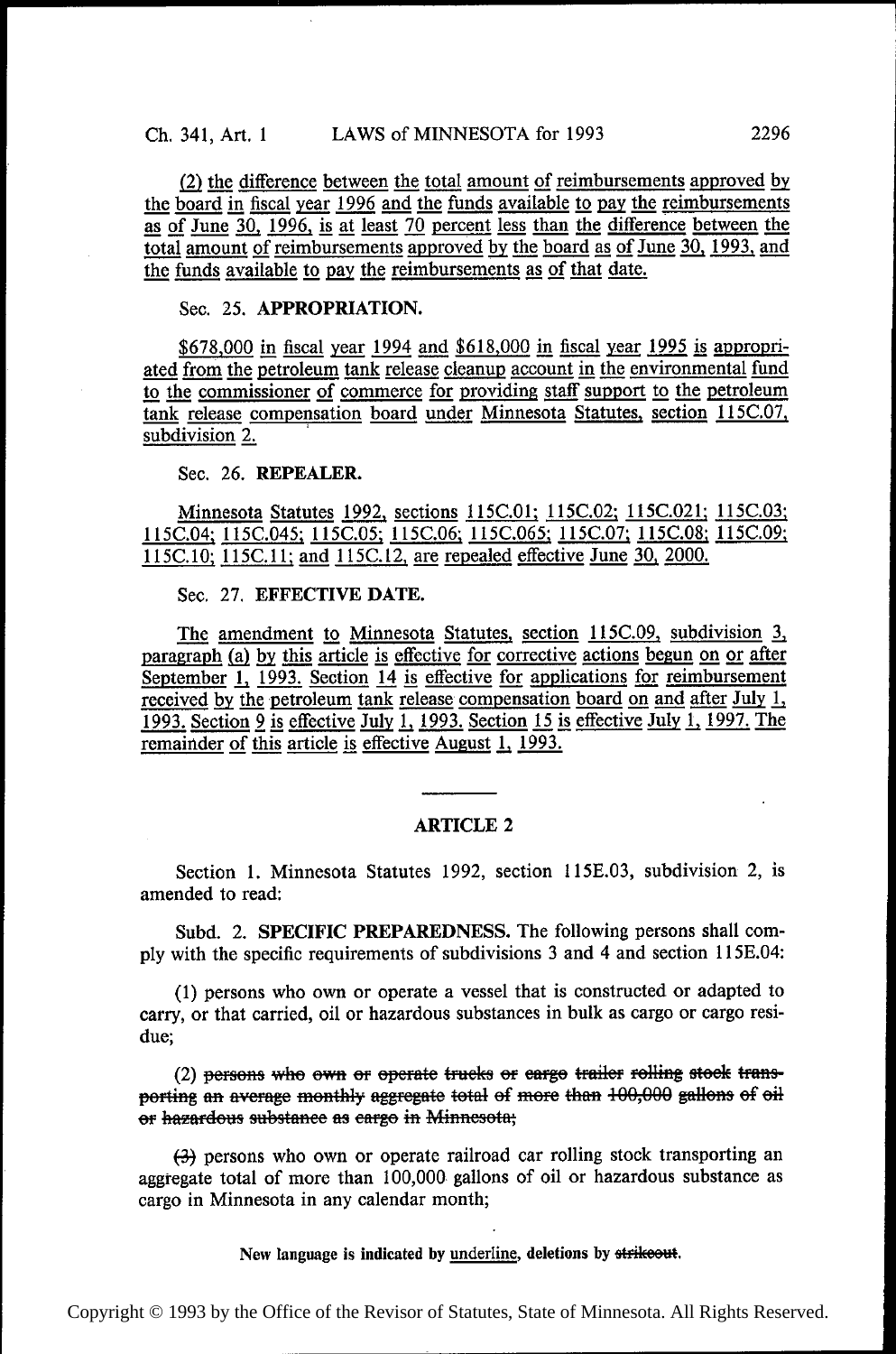$(4)$  (3) persons who own or operate facilities containing  $+00,000$  1,000,000 gallons or more of oil or hazardous substance in tank storage at any time;

 $(5)$  (4) persons who own or operate facilities where there is transfer of an average monthly aggregate total of more than  $+00,000$  1,000,000 gallons of oil or hazardous substances to or from vessels, tanks, rolling stock, or pipelines, except for facilities where the primary transfer activity is the retail sales of motor fuels;

 $(6)$  (5) persons who own or operate hazardous liquid pipeline facilities through which more than 100,000 gallons of oil or hazardous substance is transported in any calendar month; and

 $(7)$  (6) persons required to demonstrate preparedness under section 1l5E.05.

Sec. 2. Minnesota Statutes 1992, section 115E.04, subdivision 4, is amended to read:

Subd. 4. REVIEW OF PREVENTION AND RESPONSE PLAN. (a)  $\underline{A}$  person required to show specific preparedness under section 115E.03, subdivi-<br>sion 2, must submit a copy of the prevention and response plan <del>must be submit-</del> ted to any of the commissioners who request it and to an official of a political subdivision with appropriate jurisdiction upon the official's request, or the plan and equipment and material named in the plan may be examined upon the request of an authorized agent of a commissioner or oflicial.

(b) Upon the request of one or more of the commissioners, a person shall demonstrate the adequacy of prevention and response plans and preparedness measures by conducting announced or unannounced drills, calling persons and organizations named in a prevention and response plan and verifying roles and capabilities, locating and testing response equipment, questioning response personnel, or other means that in the judgment of the requesting commissioner demonstrate preparedness. Before requesting an unannounced drill, the requesting commissioner shall notify the other commissioners that a drill will be requested and invite them to participate in or witness the drill. If an unannounced drill is conducted to the satisfaction of the commissioners, the person conducting the drill may not be required to conduct an additional unannounced drill in the same calendar year.

# Sec. 3. [115E.045] RESPONSE PLANS FOR TRUCKS AND CERTAIN TANK FACILITIES.

Subdivision 1. RESPONSE PLAN FOR TRUCKS. (a) By June 1, 1994, a person who owns or operates trucks or cargo trailer rolling stock transporting an average monthly aggregate total of more than 10,000 gallons of oil or hazardous substances as bulk cargo in this state shall prepare and maintain a prevention and response plan in accordance with this subdivision. The plan must include:

 $(1)$  the name and business and nonbusiness telephone numbers of the individual or individuals having full authority to implement response action;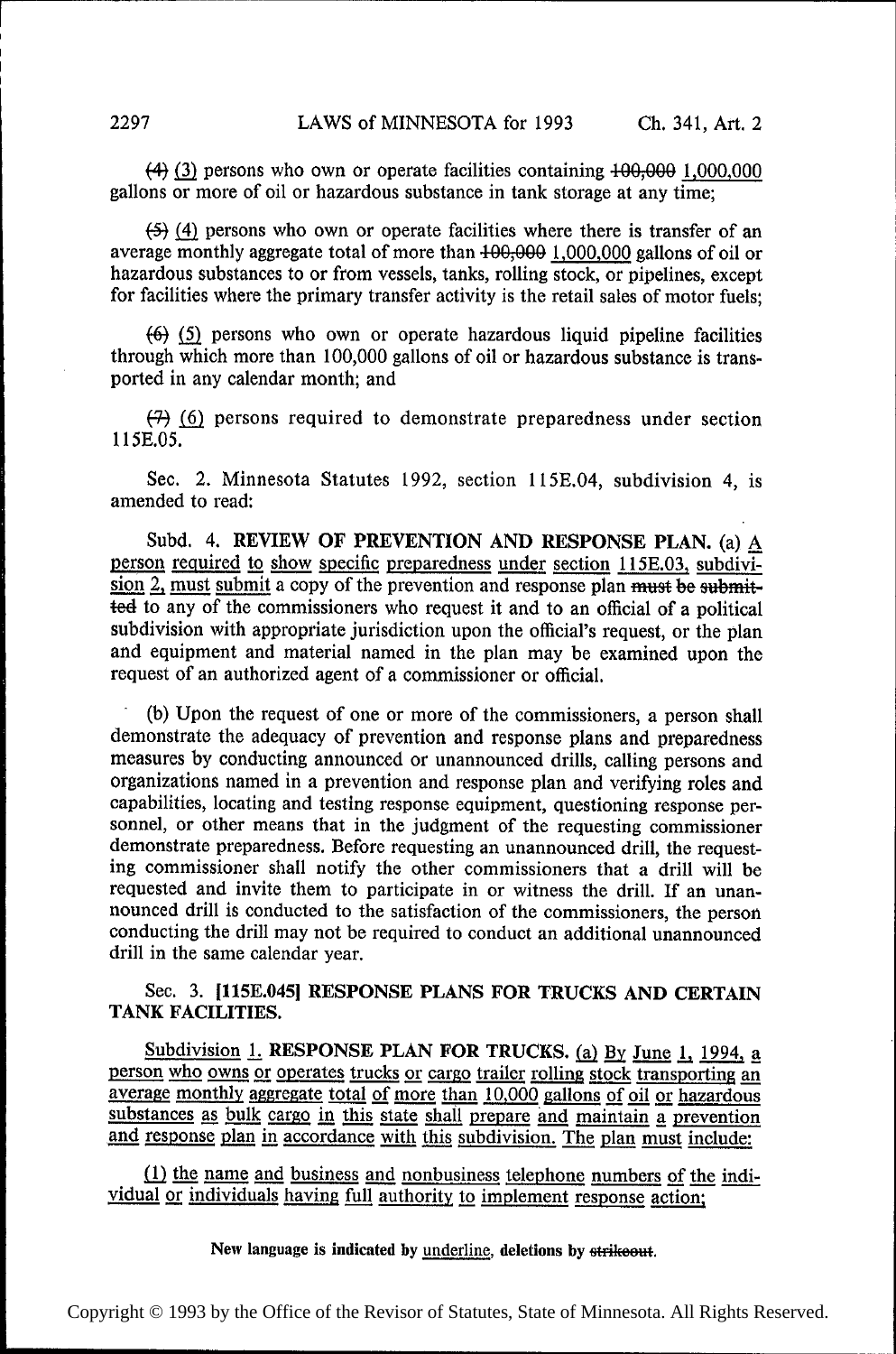(2) the telephone number of the local emergency response organizations, as defined in section 299K.01, subdivision 3, if the organizations cannot be reached by calling 911;

 $(3)$  a description of the type of rolling stock and the maximum potential discharge that could occur from the equipment;

(4) the telephone number of the single answering point system established under section 115E.09;

 $(5)$  the telephone number of an individual or company with adequate personnel and equipment available to respond to a discharge, along with evidence that the individual or company and the individual responsible for preparing the plan have made arrangements for such response;

(6) a description of the training that the owner or operator's truck or cargo trailer operators have received in handling hazardous materials and the emergency response information available in the vehicle; and

(7) a description of the action that will be taken by a truck or cargo trailer owner or operator in response to a discharge. '

(b) The response plan must be retained on file at the person's principal place of business.

Subd. 2. RESPONSE PLAN FOR TANK FACILITIES WITH<br>BETWEEN 10,000 AND 1,000,000 GALLONS OF STORAGE. (a) By June 1, 1994, a person who owns or operates a facility that stores more than 10,000 gal-**1994, a person who owns or operates a facility that stores more than 10,000 gal-<br>1994, a person who owns or operates a facility that stores more than 10,000 gal-<br>1998 but less than 1,000,000 gallons of oil or hazardous s** and maintain a prevention and response plan in accordance with this subdivision. The abbreviated plan must include:

(1) the name and business and nonbusiness telephone numbers of the individual or individuals having full authority to implement response action;

 $\frac{1}{2}$  the telephone number of the local emergency response organizations, as defined in section 299K.01, subdivision 3, if the organizations cannot be recorded by calling  $911$ . reached by calling 911;

(3) a description of the facility, tank capacities, spill prevention and secondary containment measures at the facility, and the maximum potential discharge that could occur at the facility;

(4) the telephone number of the single answering point system established under section 115E.09;

(5) documentation that adequate personnel and equipment will be available to respond to a discharge, along with evidence that prearrangements for such response have been made;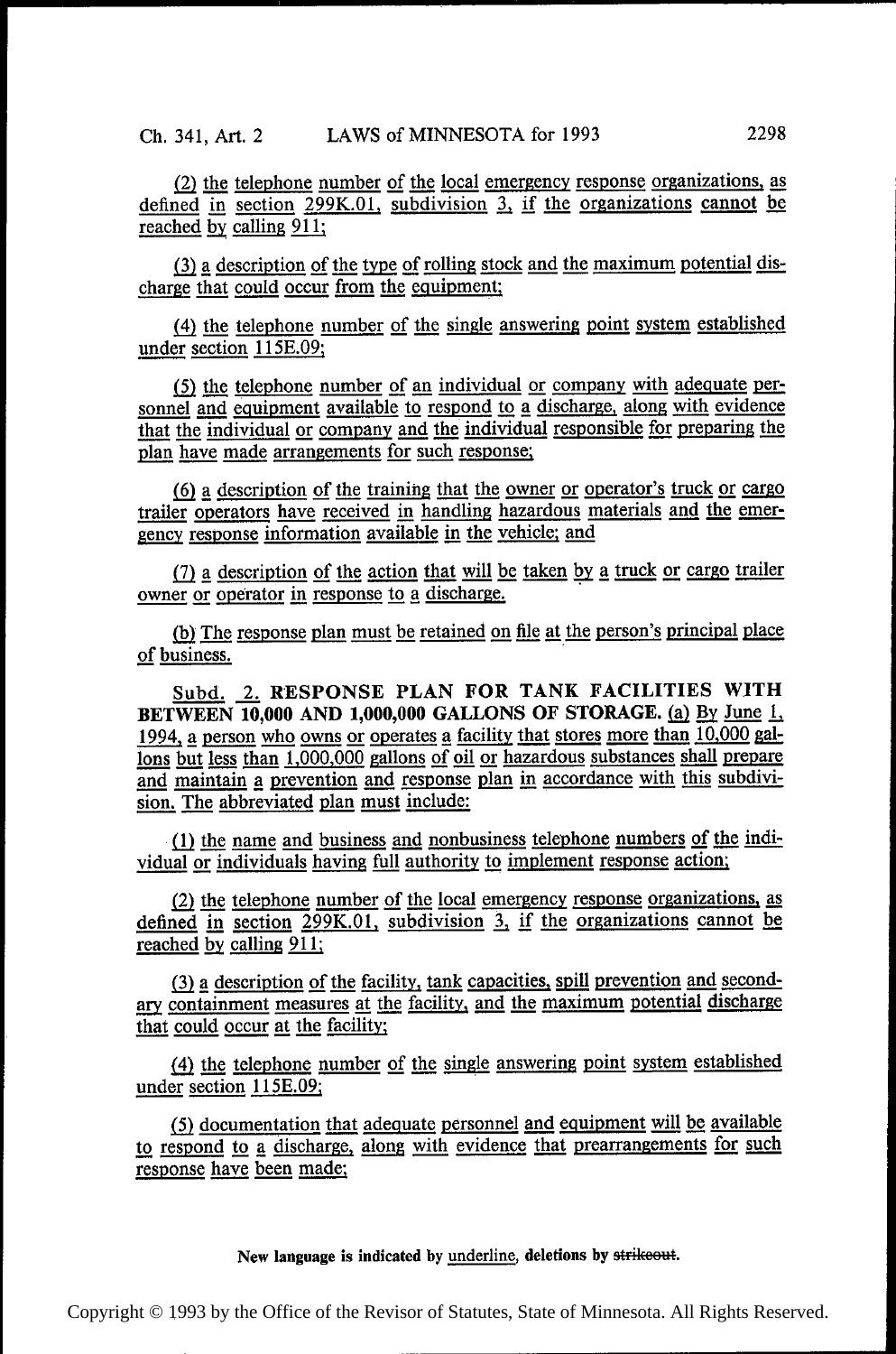$(6)$  a description of the training employees at the facility receive in handling hazardous materials and in emergency response information; and

 $(7)$  a description of the action that will be taken by the facility owner or operator in response to a discharge.

(b) The response plan must be retained on file at the person's principal place of business.

Subd. 3. NOTICE OF PLAN COMPLETION.  $\triangle$  person required to pre-<br>pare a response plan under this section shall notify the commissioner of public pare a response plan under this section shall notify the commissioner of public safety when the plan has been completed. Upon request, the person shall provide a copy of the plan to the commissioner of the pollution control agency.

Subd. 4. AGRICULTURAL CHEMICALS EXEMPT. This section does not apply to agricultural chemicals, as defined in section 18D.01, subdivision 3, that are subject to chapter 18B or 18C.

## Sec. 4. [115E.061] RESPONDER IMMUNITY; OIL DISCHARGES.

(a) A person identified in section  $115E.06$ , paragraph (a), who is rendering assistance in response to a discharge of oil is not liable for damages that result from actions taken or failed to be taken in the course of rendering care, assistance, or advice in accordance with the national contingency plan under the Oil Pollution Act of 1990, or as directed by the federal on-scene coordinator, the  $c$  commissioner of the pollution control agency, the commissioner of agriculture, the commissioner of natural resources, or the commissioner of public safety.

(b) Paragraph (a) does not apply:

 $(1)$  to a responsible person under chapter 115B or 115C;

 $(2)$  with respect to personal injury or wrongful death; or

(3) if the person rendering assistance is grossly negligent or engages in will- ful misconduct.

Sec. 5. [115E.11] DISPOSITION OF PENALTIES.

Penalties collected for violations of this chapter or section 115.061 that are related to discharges or threatened discharges of petroleum must be deposited in the state treasury and credited to the petroleum tank release cleanup account.

Sec. 6. Minnesota Statutes 1992, section 299A.50, is amended by adding a subdivision to read:

Subd. 3. LONG-TERM OVERSIGHT; TRANSITION. When a regional hazardous materials response team has completed its response to an incident.  $\frac{1}{2}$  and  $\frac{1}{2}$  and  $\frac{1}{2}$  corrected its response team as completed its response to an incident, the commissioner shall notify the commissioner of the pollution control agency.  $\frac{1}{10}$  commissioner shall notify the commissioner of the pollution control agency, which is responsible for assessing environmental damage caused by the incident which is responsible for assessing environmental damage caused by the incident and providing oversight of monitoring and remediation of that damage from the time the response team has completed its activities.